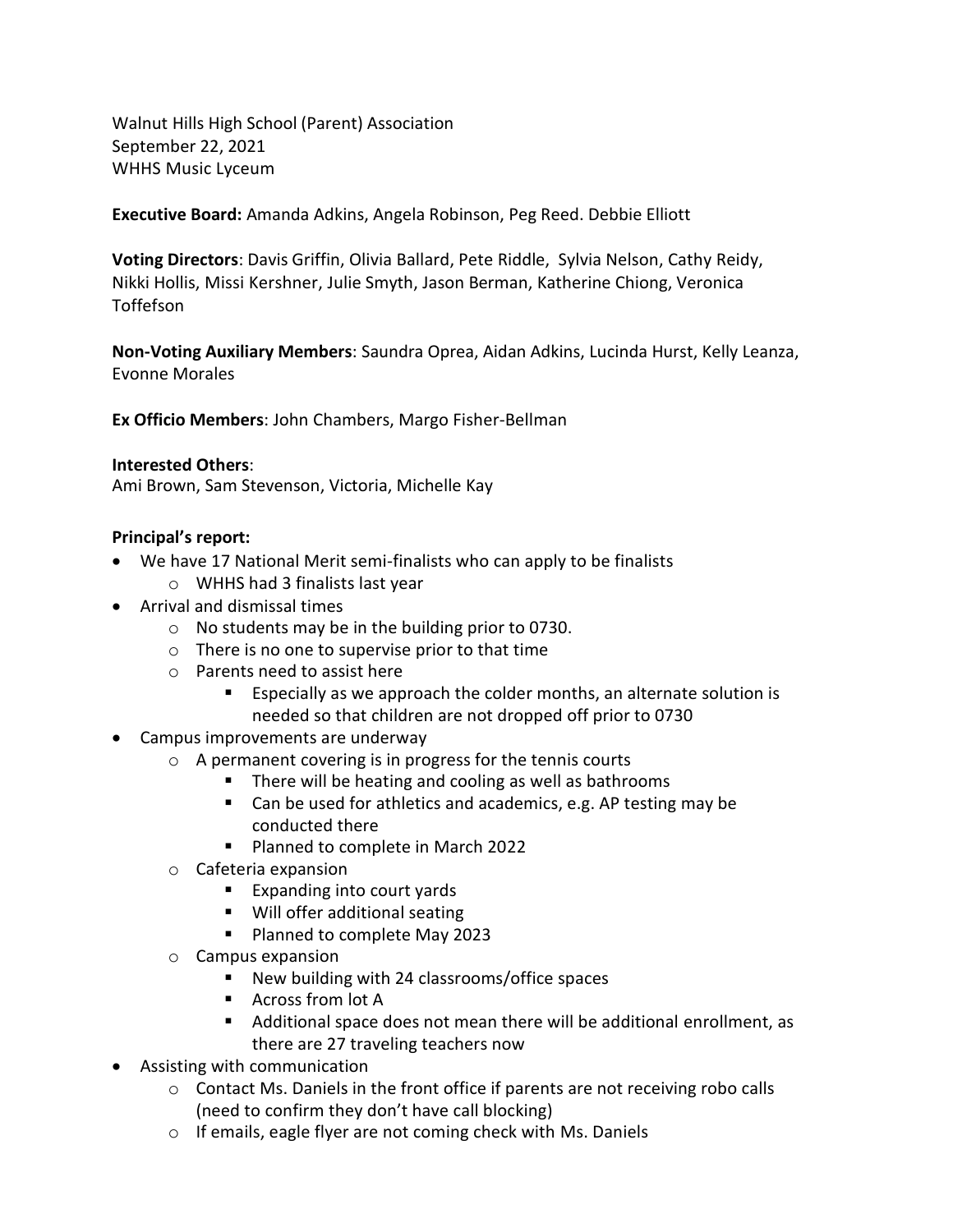- Questions/concerns/comments raised by the association
	- $\circ$  There is an issue with the medical registration link that has been published.
		- Mr. Chambers will address in a robocall and in the eagle flyer
	- o Will there be an honors event to recognize achievement be reinstated?
		- Mr. Chambers will discuss with administrators.
	- o Plan for lunch during colder months
		- The school will follow the inclement weather process (lunch in gyms)
	- o Improved cleaning needed for South Field and exterminators for bees
		- This has been addressed with custodial leadership
	- o Water flow in the bathrooms may be insufficient for effective handwashing
		- Mr. Chambers will review and discuss with the appropriate individuals
	- o Kids following a social media 'challenge' vandalizing schools
		- Two students were identified and held accountable for their actions
	- $\circ$  Thank you to Mr. Chambers for manning the traffic circle and supporting safe and timely access to school

## **ILT:**

Topics in August 11 and September 22 meetings:

- Plans for September 27 Professional Development day using data from AIR and AP testing to refine teaching approach
- Exam week schedule being revised due to 8 bell schedule
- Schedule adjustments for PSAT Day (October 13)
- Schedule for End of Course/AIR testing in Spring 2022
- Next Meeting: October 20

### **LSDMC:**

- Walnut Hills Alumni Foundation voted to be the Lead Agency for WHHS. The Alumni Foundation works with WHHS on long range planning
- Roles for upcoming year: Chairperson Laura Stith Deck, Vice-Chairperson Cathy Reidy, Secretary - Jessica Smitson
- Coming up Anti-Racism Committee need to ensure the committee aligns objectives with those set by the CPS board.
	- $\circ$  Students will be a part of this group
	- $\circ$  Will determine how to coordinate with the Parent Equity group as there is a separate focus for that committee
	- o Determining how to measure success

### **Hospitality:**

- Curriculum night was managed virtually this year
- Staff appreciation activities will be planned for spring

### **LOE:**

- $\leq$  \$99,147 raised for 2020/21 academic year, up  $\approx$ \$3,000 from prior year o Fiscal year ends 30JUN
- \$3,860 raised for the 2021/22 academic/fiscal year from 51 donations
- 59% of current year donations from ~20 recurring donors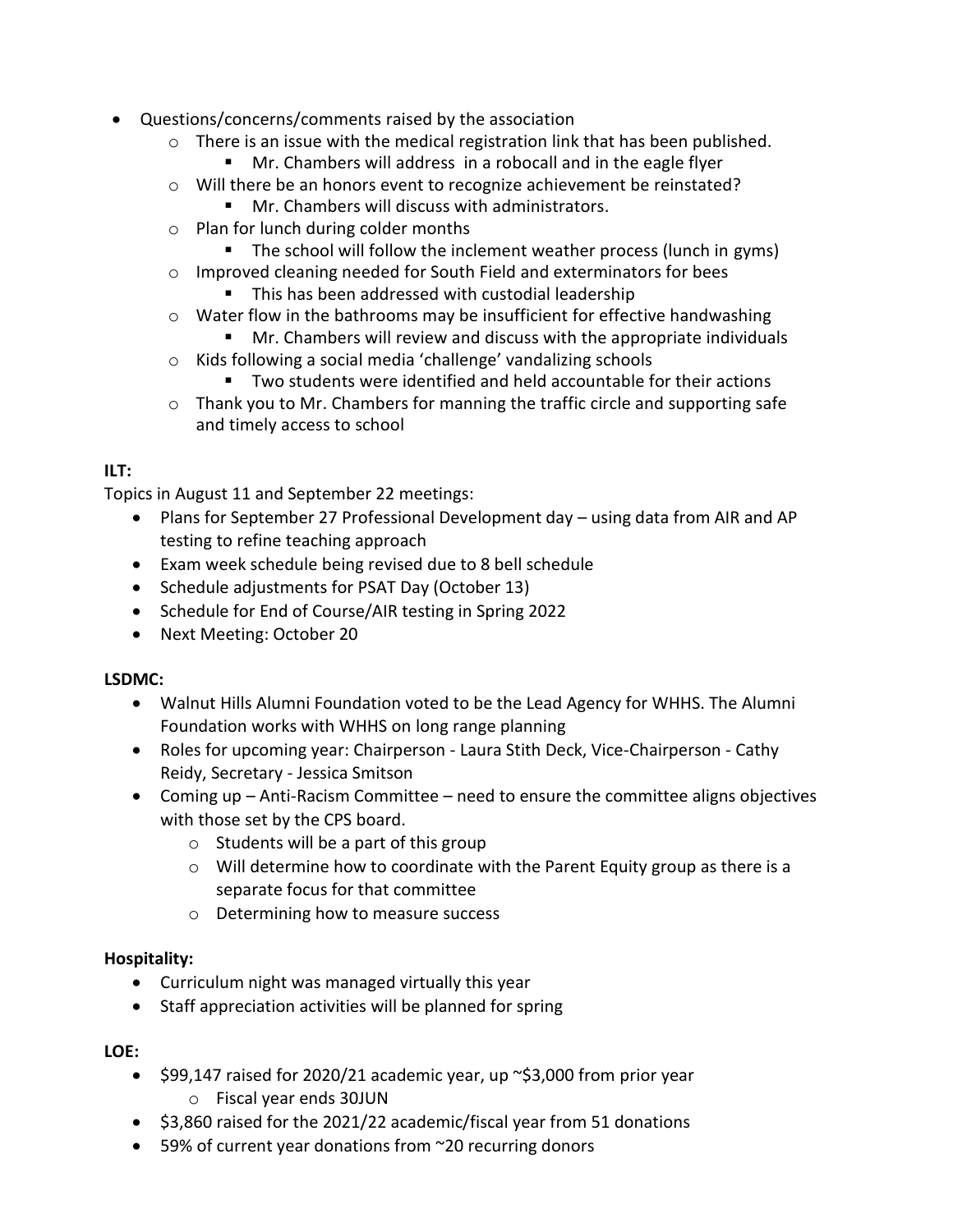- Supports the following, including, but not limited to: extracurriculars, purchasing textbooks, coaching, college counseling, uniforms, advanced math classes, SOAR grants, staff appreciation, music programs, theater, and fine arts
	- o Clarity regarding what this program supports may enhance our ability to secure donations
	- $\circ$  Consider setting quarterly goals
- Coming up the launch LOE in Under the Dome.
- Help needed with updating Constant Contact and promoting more parents to opt into WHHS Association emails. An invitation to join was in the last Eagle Flyer.

### **WalnutFest:**

- Planned for 04Feb2022 at Rhinegeist
- There is a group of parents who are supporting the event, but a chairperson is to be determined

### **Updates from each area/grade level**

# **7 th/8 th grade:**

- Engaging parents via Facebook and may add a parent page to grade level pages
- Dodge ball on 23SEP2021
- Boogie base on 22OCT2022
- Would like to see a consolidated calendar of events across the grades/groups

# **9 th grade:**

No updates

# **10th grade:**

• Hoping to hold a spring event next year

## **11th grade:**

- Homecoming games for  $10^{th}$ ,  $11^{th}$ , and  $12^{th}$  grades from 3-5 on Southfield on 24SEP2021
- Concession sales will be the fundraiser at the event
	- $\circ$  Good parental support from 10<sup>th</sup> and 11<sup>th</sup> grade parents

# **12th Grade:**

- Homecoming preparations ongoing
	- o Tickets still available
- Senior t-shirt design contest winner has been selected and will be announced shortly
- Selling popcorn to raise money for local families with food insecurity starting next month

### **Theatre:**

• Senior High Play Rhinoceros rehearsals have begun – production in November